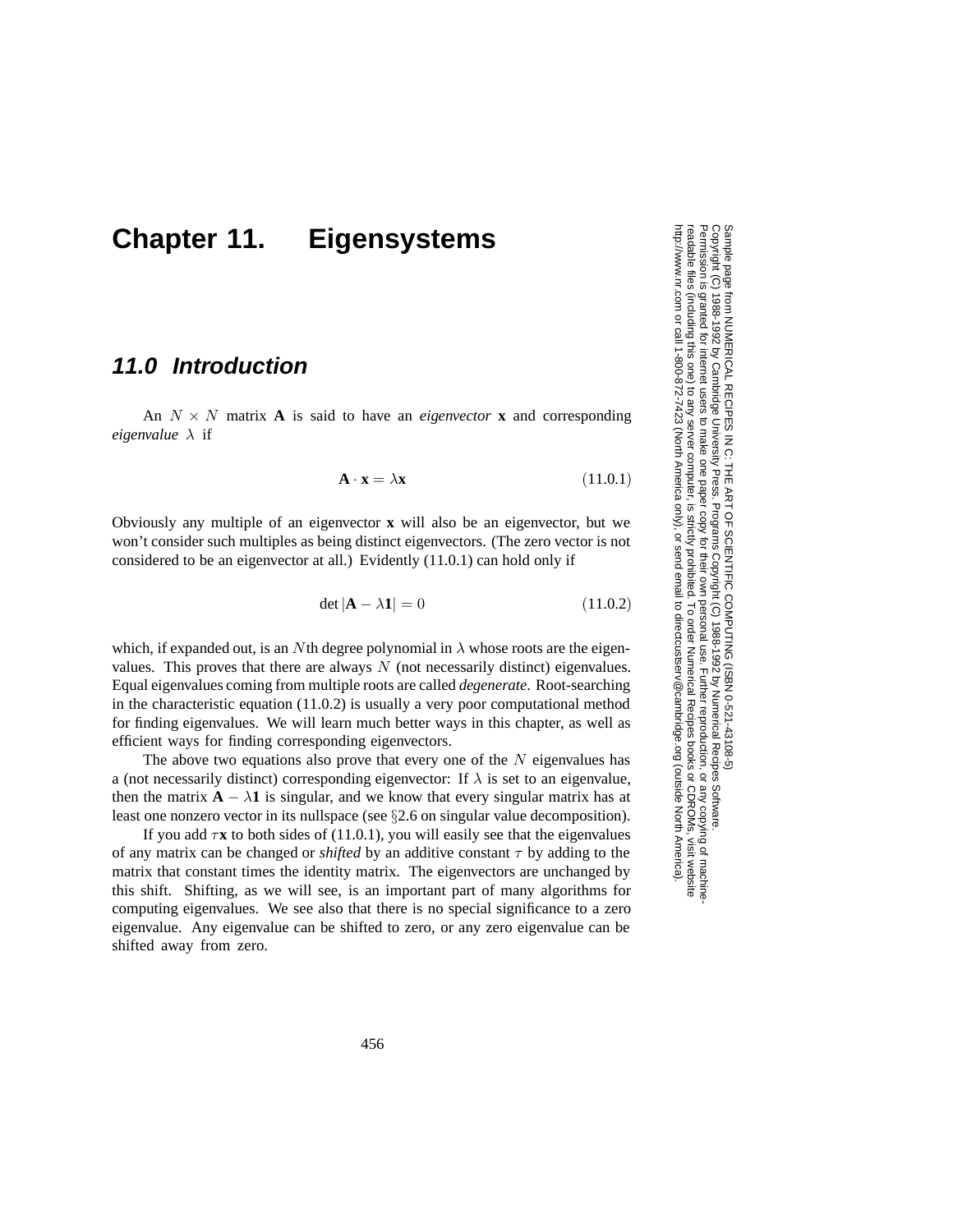#### **Definitions and Basic Facts**

A matrix is called *symmetric* if it is equal to its transpose,

$$
\mathbf{A} = \mathbf{A}^T \qquad \text{or} \qquad a_{ij} = a_{ji} \tag{11.0.3}
$$

It is called *Hermitian* or*self-adjoint* if it equals the complex-conjugateof its transpose (its *Hermitian conjugate*, denoted by "†")

$$
\mathbf{A} = \mathbf{A}^{\dagger} \qquad \text{or} \qquad a_{ij} = a_{ji}^* \tag{11.0.4}
$$

It is termed *orthogonal* if its transpose equals its inverse,

$$
\mathbf{A}^T \cdot \mathbf{A} = \mathbf{A} \cdot \mathbf{A}^T = \mathbf{1}
$$
 (11.0.5)

and *unitary* if its Hermitian conjugate equals its inverse. Finally, a matrix is called *normal* if it *commutes* with its Hermitian conjugate,

$$
\mathbf{A} \cdot \mathbf{A}^{\dagger} = \mathbf{A}^{\dagger} \cdot \mathbf{A} \tag{11.0.6}
$$

For real matrices, Hermitian means the same as symmetric, unitary means the same as orthogonal, and *both* of these distinct classes are normal.

The reason that "Hermitian" is an important concept has to do with eigenvalues. The eigenvalues of a Hermitian matrix are all real. In particular, the eigenvalues of a real symmetric matrix are all real. Contrariwise, the eigenvalues of a real nonsymmetric matrix may include real values, but may also include pairs of complex conjugate values; and the eigenvalues of a complex matrix that is not Hermitian will in general be complex.

The reason that "normal" is an important concept has to do with the eigenvectors. The eigenvectors of a normal matrix with nondegenerate (i.e., distinct) eigenvalues are complete and orthogonal, spanning the N-dimensional vector space. For a normal matrix with degenerate eigenvalues, we have the additional freedom of replacing the eigenvectors corresponding to a degenerate eigenvalue by linear combinations of themselves. Using this freedom, we can always perform Gram-Schmidt orthogonalization (consult any linear algebra text) and *find* a set of eigenvectors that are complete and orthogonal, just as in the nondegenerate case. The matrix whose columns are an orthonormal set of eigenvectors is evidently unitary. A special case is that the matrix of eigenvectors of a real, symmetric matrix is orthogonal, since the eigenvectors of that matrix are all real.

When a matrix is not normal, as typified by any random, nonsymmetric, real matrix, then in general we cannot find *any* orthonormal set of eigenvectors, nor even any pairs of eigenvectors that are orthogonal (except perhaps by rare chance). While the  $N$  non-orthonormal eigenvectors will "usually" span the  $N$ -dimensional vector space, they do not always do so; that is, the eigenvectors are not always complete. Such a matrix is said to be *defective*.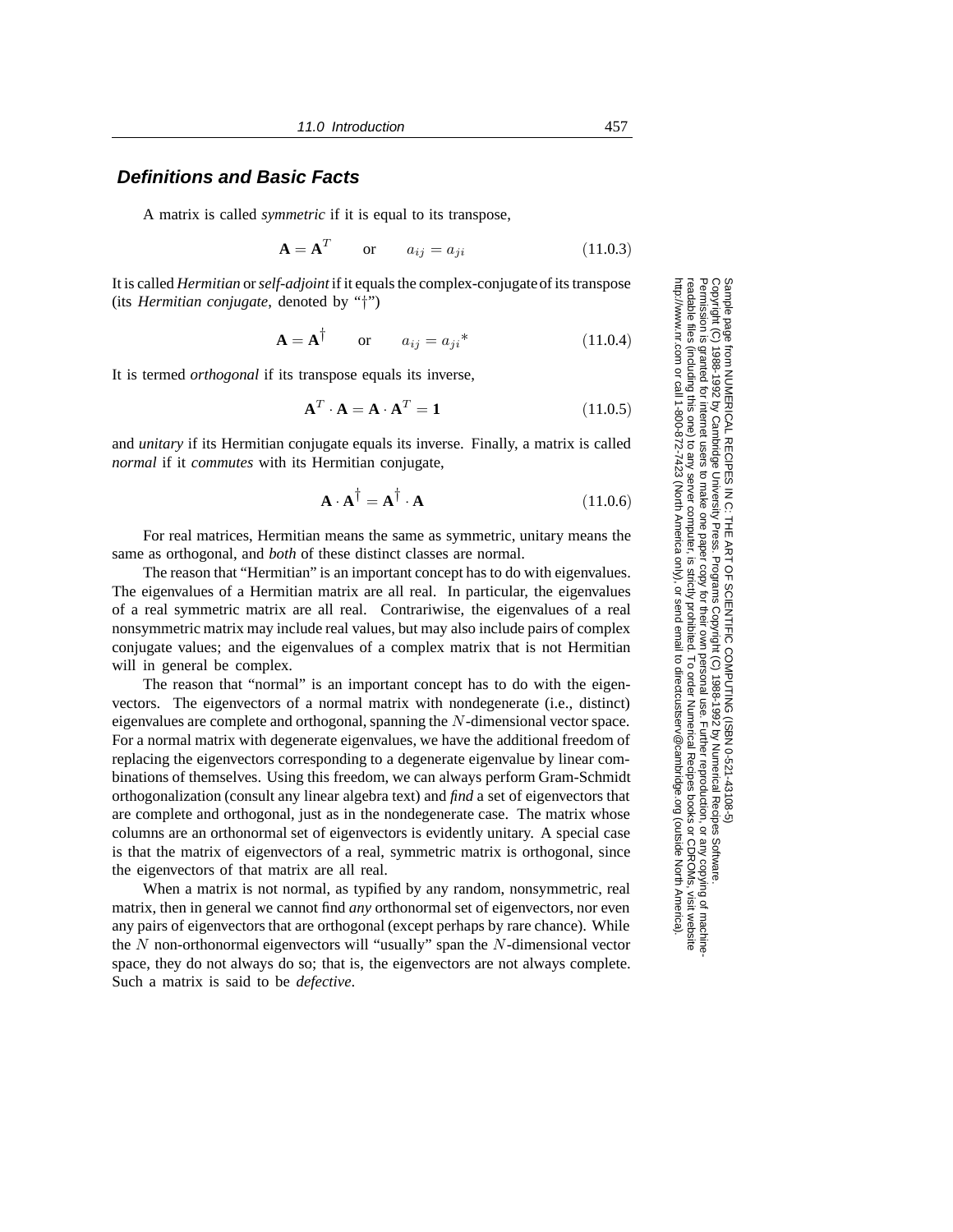#### **Left and Right Eigenvectors**

While the eigenvectors of a non-normal matrix are not particularly orthogonal among themselves, they *do* have an orthogonality relation with a different set of vectors, which we must now define. Up to now our eigenvectors have been column vectors that are multiplied to the right of a matrix **A**, as in (11.0.1). These, more explicitly, are termed *right eigenvectors*. We could also, however, try to find row vectors, which multiply **A** to the left and satisfy

$$
\mathbf{x} \cdot \mathbf{A} = \lambda \mathbf{x} \tag{11.0.7}
$$

These are called *left eigenvectors*. By taking the transpose of equation (11.0.7), we see that every left eigenvector is the transpose of a right eigenvector *of the transpose of* **A**. Now by comparing to (11.0.2), and using the fact that the determinant of a matrix equals the determinant of its transpose, we also see that the left and right eigen*values* of **A** are identical.

If the matrix **A** is symmetric, then the left and right eigenvectors are just transposes of each other, that is, have the same numerical values as components. Likewise, if the matrix is self-adjoint, the left and right eigenvectors are Hermitian conjugates of each other. For the general nonnormal case, however, we have the following calculation: Let  $X_R$  be the matrix formed by columns from the right eigenvectors, and  $X_L$  be the matrix formed by rows from the left eigenvectors. Then  $(11.0.1)$  and  $(11.0.7)$  can be rewritten as

$$
\mathbf{A} \cdot \mathbf{X}_R = \mathbf{X}_R \cdot \text{diag}(\lambda_1 \dots \lambda_N) \qquad \mathbf{X}_L \cdot \mathbf{A} = \text{diag}(\lambda_1 \dots \lambda_N) \cdot \mathbf{X}_L \qquad (11.0.8)
$$

Multiplying the first of these equations on the left by  $X_L$ , the second on the right by  $X_R$ , and subtracting the two, gives

$$
(\mathbf{X}_L \cdot \mathbf{X}_R) \cdot \text{diag}(\lambda_1 \dots \lambda_N) = \text{diag}(\lambda_1 \dots \lambda_N) \cdot (\mathbf{X}_L \cdot \mathbf{X}_R) \tag{11.0.9}
$$

This says that the matrix of dot products of the left and right eigenvectors commutes with the diagonal matrix of eigenvalues. But the only matrices that commute with a diagonal matrix *of distinct elements* are themselves diagonal. Thus, if the eigenvalues are nondegenerate, each left eigenvector is orthogonal to all right eigenvectors except its corresponding one, and vice versa. By choice of normalization, the dot products of corresponding left and right eigenvectors can always be made unity for any matrix with nondegenerate eigenvalues.

If some eigenvalues are degenerate, then either the left or the right eigenvectors corresponding to a degenerate eigenvalue must be linearly combined among themselves to achieve orthogonality with the right or left ones, respectively. This can always be done by a procedure akin to Gram-Schmidt orthogonalization. The normalization can then be adjusted to give unity for the nonzero dot products between corresponding left and right eigenvectors. If the dot product of corresponding left and right eigenvectors is zero at this stage, then you have a case where the eigenvectors are incomplete! Note that incomplete eigenvectors can occur only where there are degenerate eigenvalues, but do not always occur in such cases (in fact, never occur for the class of "normal" matrices). See [1] for a clear discussion.

Sample page fi<br>Copyright (C) 1<br>Permission is g Copyright (C) 1988-1992 by Cambridge University Press.Sample page from NUMERICAL RECIPES IN C: THE ART OF SCIENTIFIC COMPUTING (ISBN 0-521-43108-5) http://www.nr.com or call 1-800-872-7423 (North America only),readable files (including this one) to any serverPermission is granted for internet users to make one paper copy for their own personal use. Further reproduction, or any copyin from NUMERICAL RECIPES IN C. THE ART OF SCIENTIFIC COMPUTING (ISBN 0-521-43108-5)<br>1988-1992 by Cambridge University Press. Programs Copyright (C) 1988-1992 by Numerical Recipes Software. computer, is strictly prohibited. To order Numerical Recipes booksPrograms Copyright (C) 1988-1992 by Numerical Recipes Software. or send email to directcustserv@cambridge.org (outside North America). or CDROMs, visit website g of machine-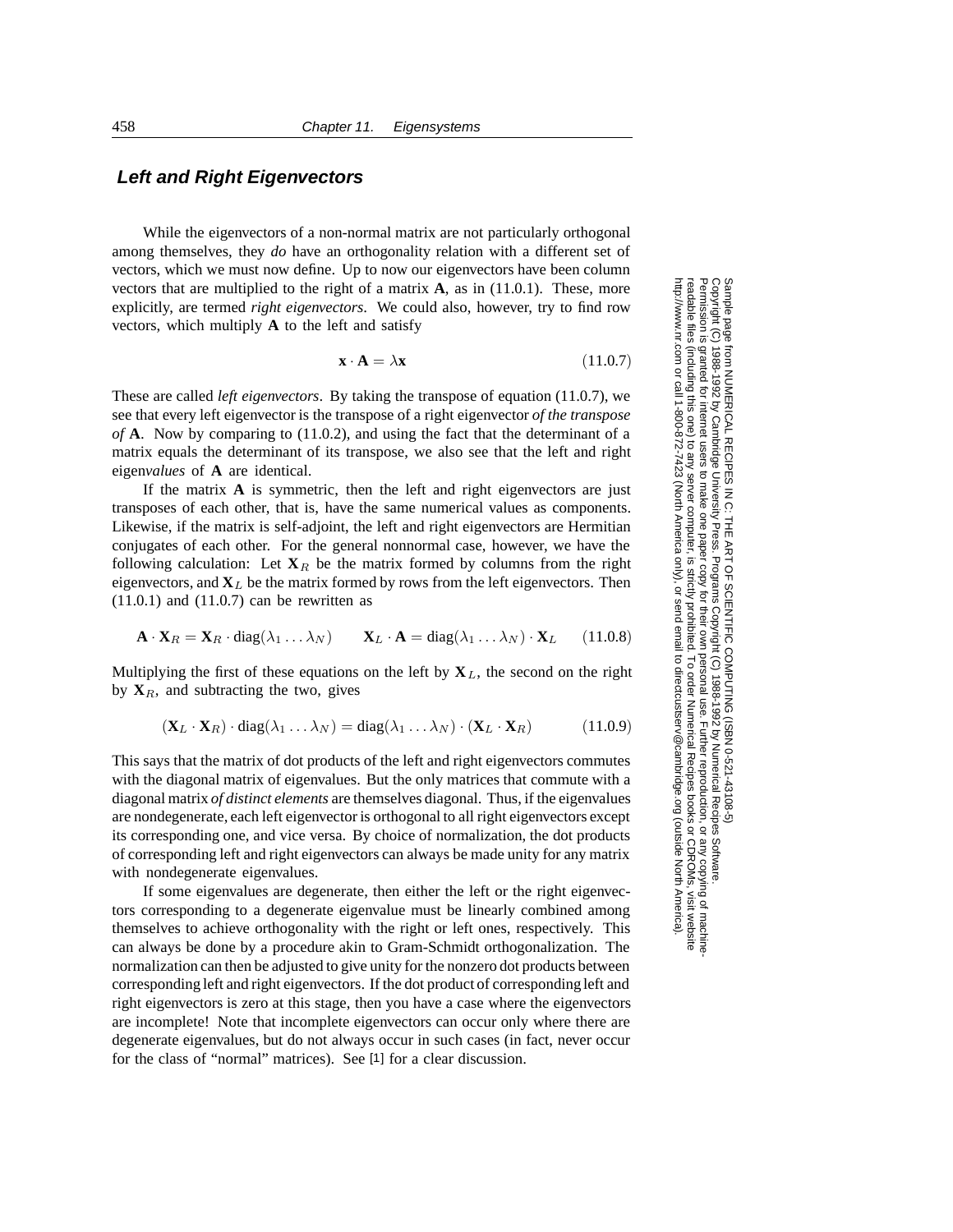In both the degenerate and nondegenerate cases, the final normalization to unity of all nonzero dot products produces the result: The matrix whose rows are left eigenvectors is the inverse matrix of the matrix whose columns are right eigenvectors, *if the inverse exists*.

#### **Diagonalization of a Matrix**

Multiplying the first equation in (11.0.8) by  $X_L$ , and using the fact that  $X_L$ and  $\mathbf{X}_R$  are matrix inverses, we get

$$
\mathbf{X}_R^{-1} \cdot \mathbf{A} \cdot \mathbf{X}_R = \text{diag}(\lambda_1 \dots \lambda_N) \tag{11.0.10}
$$

This is a particular case of a *similarity transform* of the matrix **A**,

$$
\mathbf{A} \quad \rightarrow \quad \mathbf{Z}^{-1} \cdot \mathbf{A} \cdot \mathbf{Z} \tag{11.0.11}
$$

for some transformation matrix **Z**. Similarity transformations play a crucial role in the computation of eigenvalues, because they leave the eigenvalues of a matrix unchanged. This is easily seen from

$$
\det |\mathbf{Z}^{-1} \cdot \mathbf{A} \cdot \mathbf{Z} - \lambda \mathbf{1}| = \det |\mathbf{Z}^{-1} \cdot (\mathbf{A} - \lambda \mathbf{1}) \cdot \mathbf{Z}|
$$
  
= 
$$
\det |\mathbf{Z}| \det |\mathbf{A} - \lambda \mathbf{1}| \det |\mathbf{Z}^{-1}|
$$
(11.0.12)  
= 
$$
\det |\mathbf{A} - \lambda \mathbf{1}|
$$

Equation (11.0.10) shows that any matrix with complete eigenvectors (which includes all normal matrices and "most" random nonnormal ones) can be diagonalized by a similarity transformation, that the columns of the transformation matrix that effects the diagonalization are the right eigenvectors, and that the rows of its inverse are the left eigenvectors.

For real, symmetric matrices, the eigenvectors are real and orthonormal, so the transformation matrix is orthogonal. The similarity transformation is then also an *orthogonal transformation* of the form

$$
\mathbf{A} \quad \rightarrow \quad \mathbf{Z}^T \cdot \mathbf{A} \cdot \mathbf{Z} \tag{11.0.13}
$$

While real nonsymmetric matrices can be diagonalized in their usual case of complete eigenvectors, the transformation matrix is not necessarily real. It turns out, however, that a real similarity transformation can "almost" do the job. It can reduce the matrix down to a form with little two-by-two blocks along the diagonal, all other elements zero. Each two-by-two block corresponds to a complex-conjugate pair of complex eigenvalues. We will see this idea exploited in some routines given later in the chapter.

The "grand strategy" of virtually all modern eigensystem routines is to nudge the matrix **A** towards diagonal form by a sequence of similarity transformations,

$$
\mathbf{A} \rightarrow \mathbf{P}_1^{-1} \cdot \mathbf{A} \cdot \mathbf{P}_1 \rightarrow \mathbf{P}_2^{-1} \cdot \mathbf{P}_1^{-1} \cdot \mathbf{A} \cdot \mathbf{P}_1 \cdot \mathbf{P}_2
$$
\n
$$
\rightarrow \mathbf{P}_3^{-1} \cdot \mathbf{P}_2^{-1} \cdot \mathbf{P}_1^{-1} \cdot \mathbf{A} \cdot \mathbf{P}_1 \cdot \mathbf{P}_2 \cdot \mathbf{P}_3 \rightarrow \text{etc.} \tag{11.0.14}
$$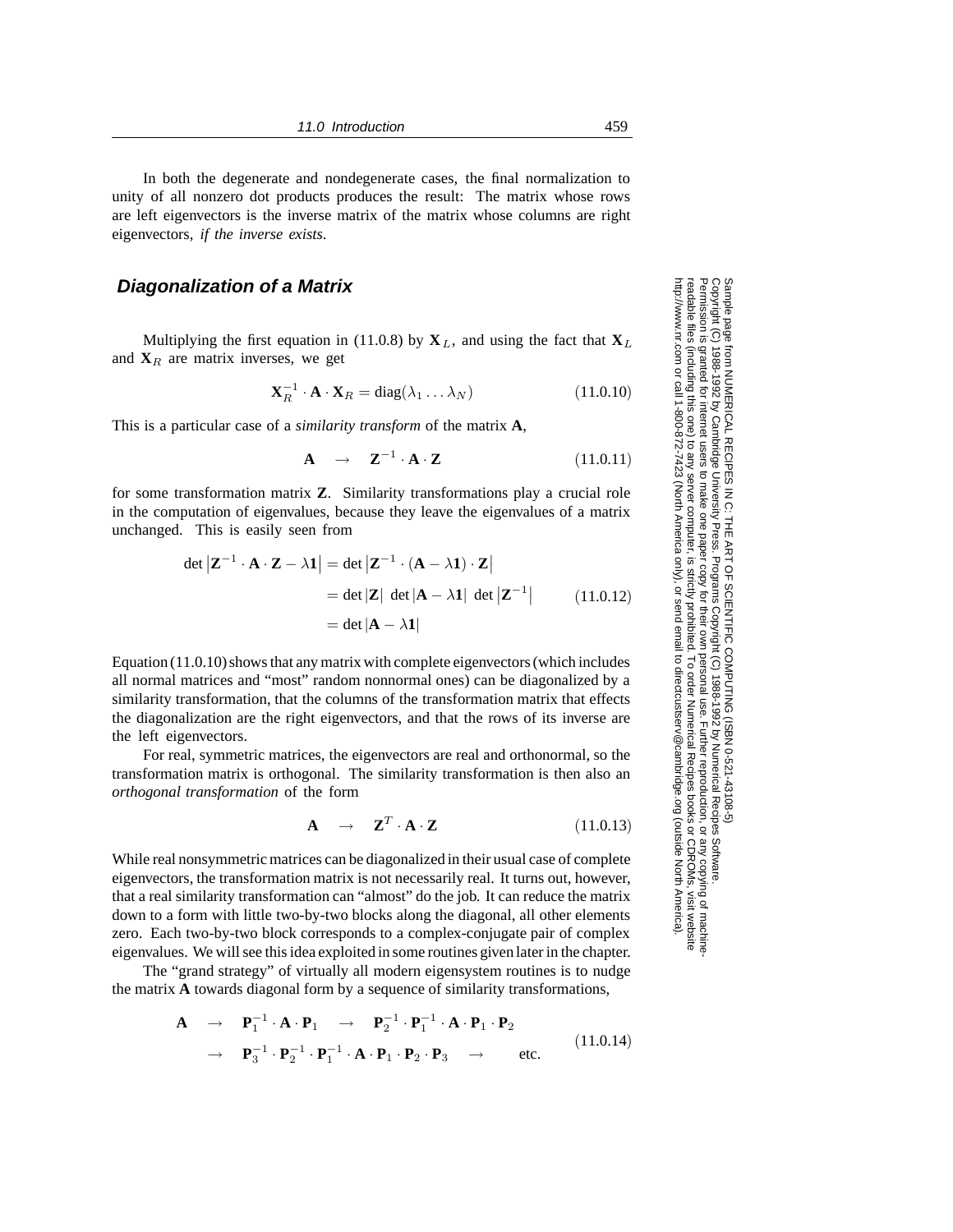If we get all the way to diagonal form, then the eigenvectors are the columns of the accumulated transformation

$$
\mathbf{X}_R = \mathbf{P}_1 \cdot \mathbf{P}_2 \cdot \mathbf{P}_3 \cdot \dots \tag{11.0.15}
$$

Sometimes we do not want to go all the way to diagonal form. For example, if we are interested only in eigenvalues, not eigenvectors, it is enough to transform the matrix **A** to be triangular, with all elements below (or above) the diagonal zero. In this case the diagonal elements are already the eigenvalues, as you can see by mentally evaluating (11.0.2) using expansion by minors.

There are two rather different sets of techniques for implementing the grand strategy (11.0.14). It turns out that they work rather well in combination, so most modern eigensystem routines use both. The first set of techniques constructs individual  $P_i$ 's as explicit "atomic" transformations designed to perform specific tasks, for example zeroing a particular off-diagonal element (Jacobi transformation, §11.1), or a whole particular row or column (Householder transformation, §11.2; elimination method, §11.5). In general, a finite sequence of these simple transformations cannot completely diagonalize a matrix. There are then two choices: either use the finite sequence of transformations to go most of the way (e.g., to some special form like *tridiagonal* or *Hessenberg*, see §11.2 and §11.5 below) and follow up with the second set of techniques about to be mentioned; or else iterate the finite sequence of simple transformations over and over until the deviation of the matrix from diagonal is negligibly small. This latter approach is conceptually simplest, so we will discuss it in the next section; however, for N greater than  $\sim 10$ , it is computationally inefficient by a roughly constant factor  $\sim$  5.

The second set of techniques, called *factorization methods*, is more subtle. Suppose that the matrix **A** can be factored into a left factor  $\mathbf{F}_L$  and a right factor **F***R*. Then

$$
\mathbf{A} = \mathbf{F}_L \cdot \mathbf{F}_R \qquad \text{or equivalently} \qquad \mathbf{F}_L^{-1} \cdot \mathbf{A} = \mathbf{F}_R \tag{11.0.16}
$$

If we now multiply back together the factors in the reverse order, and use the second equation in (11.0.16) we get

$$
\mathbf{F}_R \cdot \mathbf{F}_L = \mathbf{F}_L^{-1} \cdot \mathbf{A} \cdot \mathbf{F}_L \tag{11.0.17}
$$

which we recognize as having effected a similarity transformation on **A** with the transformation matrix being **F***L*! In §11.3 and §11.6 we will discuss the *QR method* which exploits this idea.

Factorization methods also do not converge exactly in a finite number of transformations. But the better ones do converge rapidly and reliably, and, when following an appropriate initial reduction by simple similarity transformations, they are the methods of choice.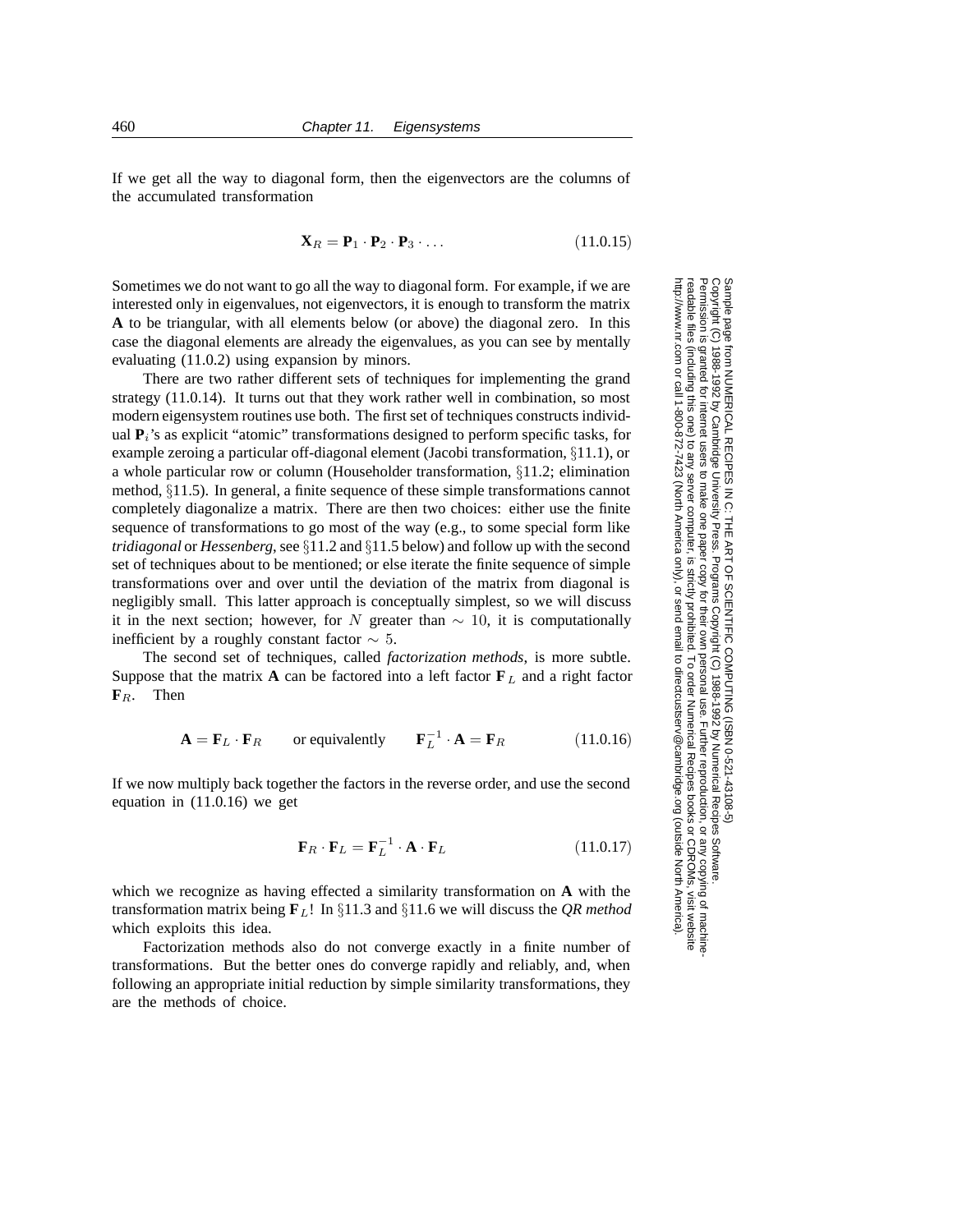### **"Eigenpackages of Canned Eigenroutines"**

You have probably gathered by now that the solution of eigensystems is a fairly complicated business. It is. It is one of the few subjects covered in this book for which we do *not* recommend that you avoid canned routines. On the contrary, the purpose of this chapter is precisely to give you some appreciation of what is going on inside such canned routines, so that you can make intelligent choices about using them, and intelligent diagnoses when something goes wrong.

You will find that almost all canned routines in use nowadays trace their ancestry back to routines published in Wilkinson and Reinsch's *Handbook for Automatic Computation, Vol. II, Linear Algebra* [2]. This excellent reference, containing papers by a number of authors, is the Bible of the field. A public-domain implementation of the *Handbook* routines in FORTRAN is the EISPACK set of programs [3]. The routines in this chapter are translations of either the *Handbook* or EISPACK routines, so understanding these will take you a lot of the way towards understanding those canonical packages.

IMSL [4] and NAG [5] each provide proprietary implementations, in FORTRAN, of what are essentially the Handbook routines.

A good "eigenpackage" will provide separate routines, or separate paths through sequences of routines, for the following desired calculations:

- all eigenvalues and no eigenvectors
- all eigenvalues and some corresponding eigenvectors
- all eigenvalues and all corresponding eigenvectors

The purpose of these distinctions is to save compute time and storage; it is wasteful to calculate eigenvectors that you don't need. Often one is interested only in the eigenvectors corresponding to the largest few eigenvalues, or largest few in magnitude, or few that are negative. The method usually used to calculate "some" eigenvectors is typically more efficient than calculating all eigenvectors if you desire fewer than about a quarter of the eigenvectors.

A good eigenpackage also provides separate paths for each of the above calculations for each of the following special forms of the matrix:

- real, symmetric, tridiagonal
- real, symmetric, banded (only a small number of sub- and superdiagonals are nonzero)
- real, symmetric
- real, nonsymmetric
- complex, Hermitian
- complex, non-Hermitian

Again, the purpose of these distinctions is to save time and storage by using the *least* general routine that will serve in any particular application.

In this chapter, as a bare introduction, we give good routines for the following paths:

- all eigenvalues and eigenvectors of a real, symmetric, tridiagonal matrix (§11.3)
- all eigenvalues and eigenvectors of a real, symmetric, matrix  $(\S 11.1 \S 11.3)$
- all eigenvalues and eigenvectors of a complex, Hermitian matrix (§11.4)
- all eigenvalues and no eigenvectors of a real, nonsymmetric matrix  $(\S11.5-$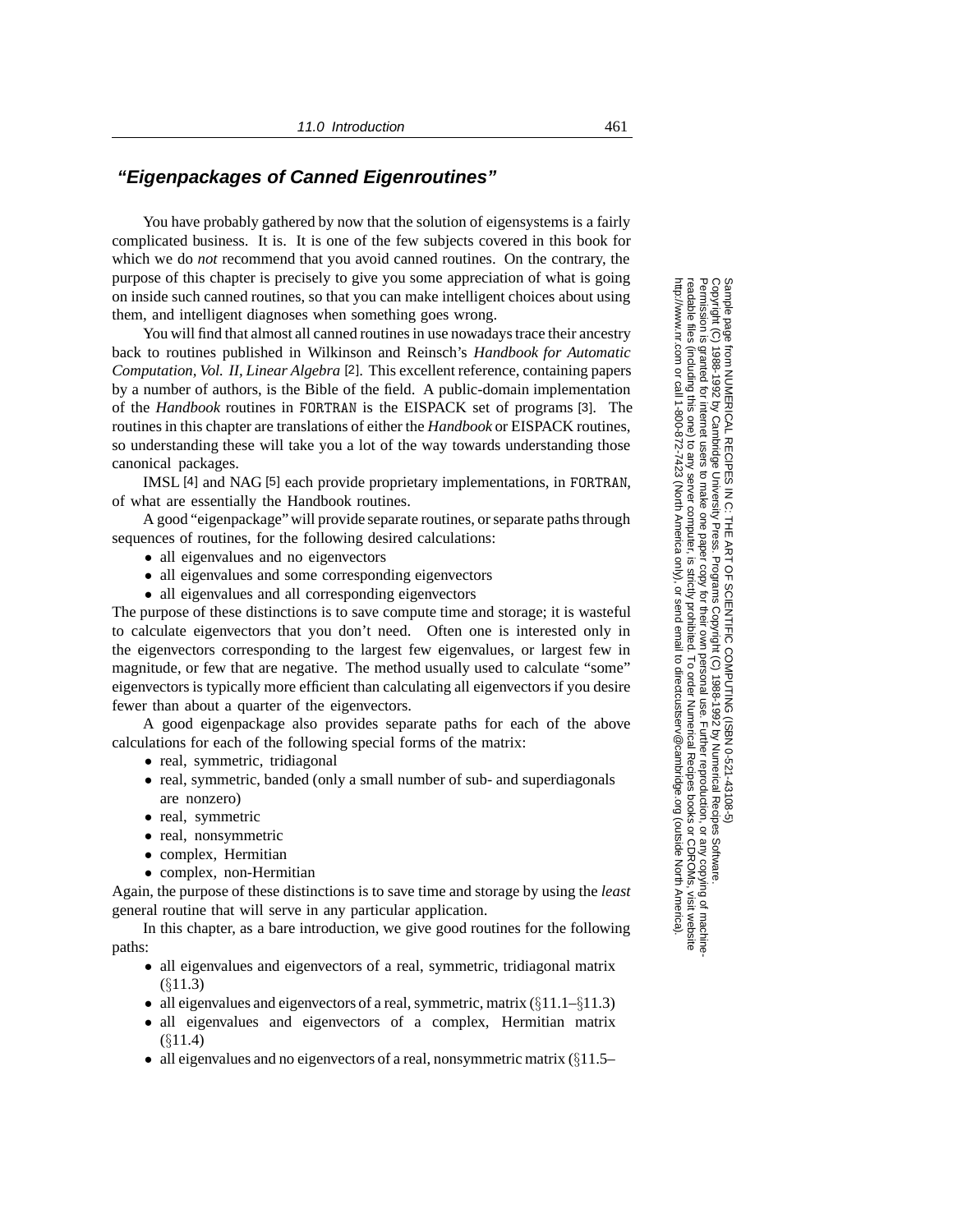#### §11.6)

We also discuss, in §11.7, how to obtain some eigenvectors of nonsymmetric matrices by the method of inverse iteration.

### **Generalized and Nonlinear Eigenvalue Problems**

Many eigenpackages also deal with the so-called *generalized eigenproblem*, [6]

$$
\mathbf{A} \cdot \mathbf{x} = \lambda \mathbf{B} \cdot \mathbf{x} \tag{11.0.18}
$$

where **A** and **B** are both matrices. Most such problems, where **B** is nonsingular, can be handled by the equivalent

$$
(\mathbf{B}^{-1} \cdot \mathbf{A}) \cdot \mathbf{x} = \lambda \mathbf{x} \tag{11.0.19}
$$

Often **A** and **B** are symmetric and **B** is positive definite. The matrix  $\mathbf{B}^{-1} \cdot \mathbf{A}$  in (11.0.19) is not symmetric, but we can recover a symmetric eigenvalue problem by using the Cholesky decomposition  $\mathbf{B} = \mathbf{L} \cdot \mathbf{L}^T$  of §2.9. Multiplying equation  $(11.0.18)$  by **, we get** 

$$
\mathbf{C} \cdot (\mathbf{L}^T \cdot \mathbf{x}) = \lambda (\mathbf{L}^T \cdot \mathbf{x}) \tag{11.0.20}
$$

where

$$
\mathbf{C} = \mathbf{L}^{-1} \cdot \mathbf{A} \cdot (\mathbf{L}^{-1})^T \tag{11.0.21}
$$

The matrix **C** is symmetric and its eigenvalues are the same as those of the original problem (11.0.18); its eigenfunctions are  $L^T \cdot x$ . The efficient way to form **C** is first to solve the equation

$$
\mathbf{Y} \cdot \mathbf{L}^T = \mathbf{A} \tag{11.0.22}
$$

for the lower triangle of the matrix **Y**. Then solve

$$
\mathbf{L} \cdot \mathbf{C} = \mathbf{Y} \tag{11.0.23}
$$

for the lower triangle of the symmetric matrix **C**.

Another generalization of the standard eigenvalue problem is to problems nonlinear in the eigenvalue  $\lambda$ , for example,

$$
(\mathbf{A}\lambda^2 + \mathbf{B}\lambda + \mathbf{C}) \cdot \mathbf{x} = 0 \tag{11.0.24}
$$

This can be turned into a linear problem by introducing an additional unknown eigenvector **y** and solving the  $2N \times 2N$  eigensystem,

$$
\begin{pmatrix} 0 & \mathbf{1} \\ -\mathbf{A}^{-1} \cdot \mathbf{C} & -\mathbf{A}^{-1} \cdot \mathbf{B} \end{pmatrix} \cdot \begin{pmatrix} \mathbf{x} \\ \mathbf{y} \end{pmatrix} = \lambda \begin{pmatrix} \mathbf{x} \\ \mathbf{y} \end{pmatrix}
$$
(11.0.25)

This technique generalizes to higher-order polynomials in  $\lambda$ . A polynomial of degree M produces a linear  $MN \times MN$  eigensystem (see [7]).

Sample page 1<br>Copyright (C) Copyright (C) 1988-1992 by Cambridge University Press.Sample page from NUMERICAL RECIPES IN C: THE ART OF SCIENTIFIC COMPUTING (ISBN 0-521-43108-5) http://www.nr.com or call 1-800-872-7423 (North America only),readable files (including this one) to any serverPermission is granted for internet users to make one paper copy for their own personal use. Further reproduction, or any copyin from NUMERICAL RECIPES IN C: THE 1988-1992 by Cambridge University Press. Programs Copyright (C) computer, is strictly prohibited. To order Numerical Recipes booksART OF SCIENTIFIC COMPUTING (ISBN 0-521-43108-5 Programs Copyright (C) 1988-1992 by Numerical Recipes Software. or send email to directcustserv@cambridge.org (outside North America). 1988-1992 by Numerical Recipes Software or CDROMs, visit website g of machine